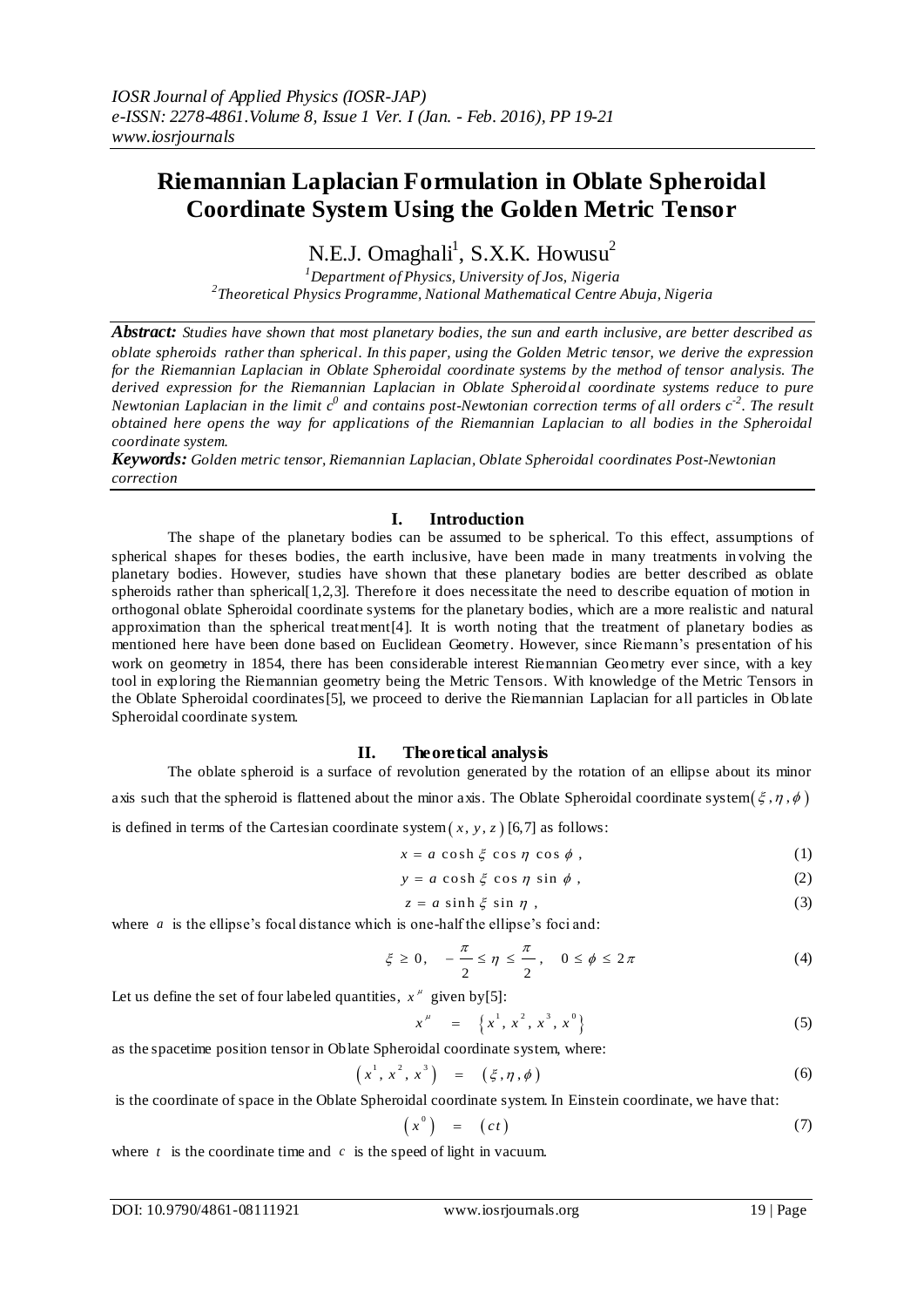Therefore, the spacetime position tensor in equation (5) can be written explicitly as:

$$
x^{\mu} = \{\xi, \eta, \phi, ct\} \tag{8}
$$

Following the formulation above, we can define the Golden metric tensor needed for the formulation of the Riemannian Laplacian. The Golden Metric tensor for all gravitational fields in nature in Einstein Oblate Spheroidal coordinates  $(\xi, \eta, \phi, ct)$  is given by [5]:

$$
g_{11} = a^2 \left( \cosh^2 \xi - \cos^2 \eta \right) \left( 1 + \frac{2}{c^2} f \right)^{-1}, \tag{9}
$$

$$
g_{22} = a^2 \left( \cosh^2 \xi - \cos^2 \eta \right) \left( 1 + \frac{2}{c^2} f \right)^{-1}
$$
 (10)

$$
g_{33} = a^2 \cosh^2 \xi \cos^2 \eta \left( 1 + \frac{2}{c^2} f \right)^{-1}, \tag{11}
$$

$$
g_{_{00}} = \left(1 + \frac{2}{c^2} f\right) \tag{12}
$$

$$
g_{\mu\nu} = 0; \quad \text{otherwise} \tag{13}
$$

where the function  $f$  given by:

$$
f = f\left(\xi, \eta, \phi, x^0\right) \tag{14}
$$

is the gravitational scalar potential. The covariant metric tensor given by equations  $(9) - (13)$  is a covariant tensor of rank 2. Therefore, by tensor transformations[8], we can obtain the corresponding conjugate or reciprocal tensor  $g^{\mu\nu}$  from equations (9) – (13) as:

$$
g^{11} = \frac{\left(1 + \frac{2}{c^2} f\right)}{a^2 \left(\cosh^2 \xi - \cos^2 \eta\right)},
$$
\n(15)

$$
g^{22} = \frac{\left(1 + \frac{2}{c^2} f\right)}{a^2 \left(\cosh^2 \xi - \cos^2 \eta\right)},
$$
\n(16)

$$
g^{33} = \frac{\left(1 + \frac{2}{c^2} f\right)}{a^2 \cosh^2 \xi \cos^2 \eta}
$$
 (17)

$$
g^{00} = \left(1 + \frac{2}{c^2} f\right)^{-1}
$$
 (18)

$$
g^{\mu\nu} = 0; \quad \text{otherwise} \tag{19}
$$

Following the derivations in the previous section, we can proceed to derive the Riemannian Laplacian in the Oblate Spheroidal coordinates. In general, the Riemannian Laplacian  $\|\nabla\|^2_{R}$ , is defined as [8]:

$$
\nabla^2_{R} = \frac{1}{\sqrt{g}} \frac{\partial}{\partial x^{\mu}} \left( \sqrt{g} g^{\mu \nu} \frac{\partial}{\partial x^{\nu}} \right)
$$
 (20)

where:

$$
\sqrt{g} = \sqrt{|g_{\mu\nu}|} (g_{00})^{\frac{1}{2}}
$$
 (21)

Now, using the metric tensors from equations (9) - (13), and after some mathematical simplification, we can write equation (21) explicitly as: